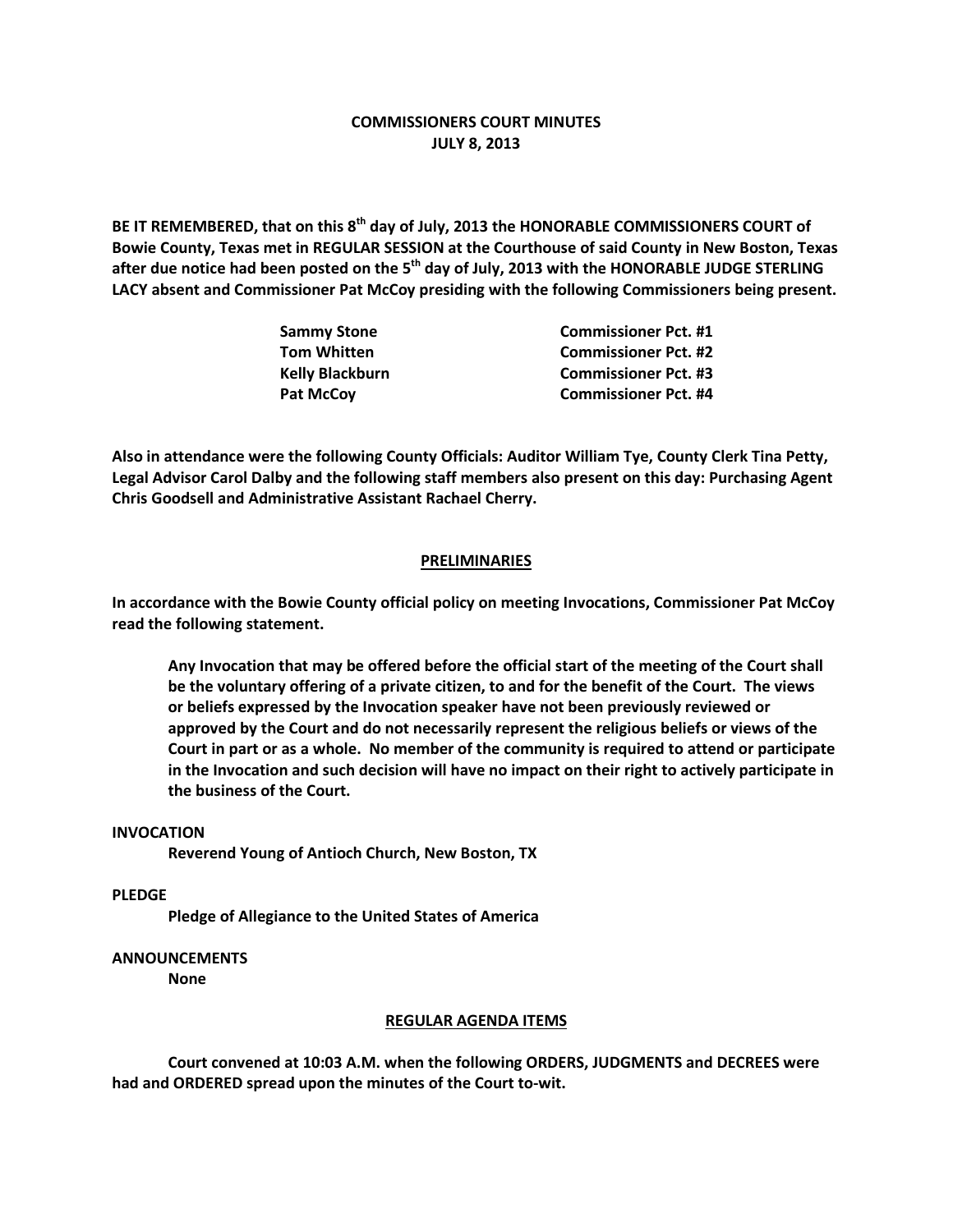**Item 1: Public Comments were made by Jasmine Crockett and Willie Ray.**

**Item 2: Commissioner Pat McCoy responded to the Public Comments.**

- **Item 3: On this 8th day of July, 2013, a motion was made by Commissioner Sammy Stone and duly second by Commissioner Kelly Blackburn to table, until the next regular meeting, item #3 (improperly created job position in County Judge's office). Motion was put to a vote and all voted aye and none opposed. Motion carried.**
- **item 4: On this 8th day of July, 2013, a motion was made by Commissioner Sammy Stone and duly second by Commissioner Tom Whitten to receive the report from Constable Pct. 1, Chris Lee. Motion was put to a vote and all voted aye and none opposed. Motion carried.**

**Item 5: On this 8th day of July, 2013, a motion was made by Commissioner Tom Whitten and duly second by Commissioner Sammy Stone to nominate Commissioner Kelly Blackburn and Commissioner Pat McCoy to approve, on behalf of Bowie County, US 82 Project Bilateral Change Orders less than \$50,000 each. Motion was put to a vote and all voted aye and none opposed. Motion carried.**

- **Item 6: On this 8th day of July, 2013, a motion was made by Commissioner Tom Whitten and duly second by Commissioner Kelly Blackburn to appoint George Huggins, Jr. to the Bowie County Child Welfare Board. Motion was put to a vote and all voted aye and none opposed. Motion carried.**
- **Item 7: On this 8th day of July, 2013, a motion was made by Commissioner Sammy Stone and duly second by Commissioner Kelly Blackburn to approve the 2013 Justice Assistance Grant-Moving Forward with Technology-Jeff Neal, Sheriff's Dept. Motion was put to a vote and all voted aye and none opposed. Motion carried.**
- **Item 8: On this 8th day of July, 2013, a motion was made by Commissioner Pat McCoy and duly second by Commissioner Sammy Stone to approve changes in Precinct 4 employees job classification and remunerations-Commissioner Pat McCoy. Motion was put to a vote and all voted aye and none opposed. Motion carried.**
- **Item 9: On this 8th day of July, 2013 there was no action needed for the purchase of a new phone system for the Courthouse-William Tye.**
- **Item 10: On this 8th day of July, 2013, a motion was made by Commissioner Tom Whitten and duly second by Commissioner Sammy Stone to table the bids for Road Materials for all Pcts. in Bowie County-William Tye. Motion was put to a vote and all voted aye and none opposed. Motion carried.**